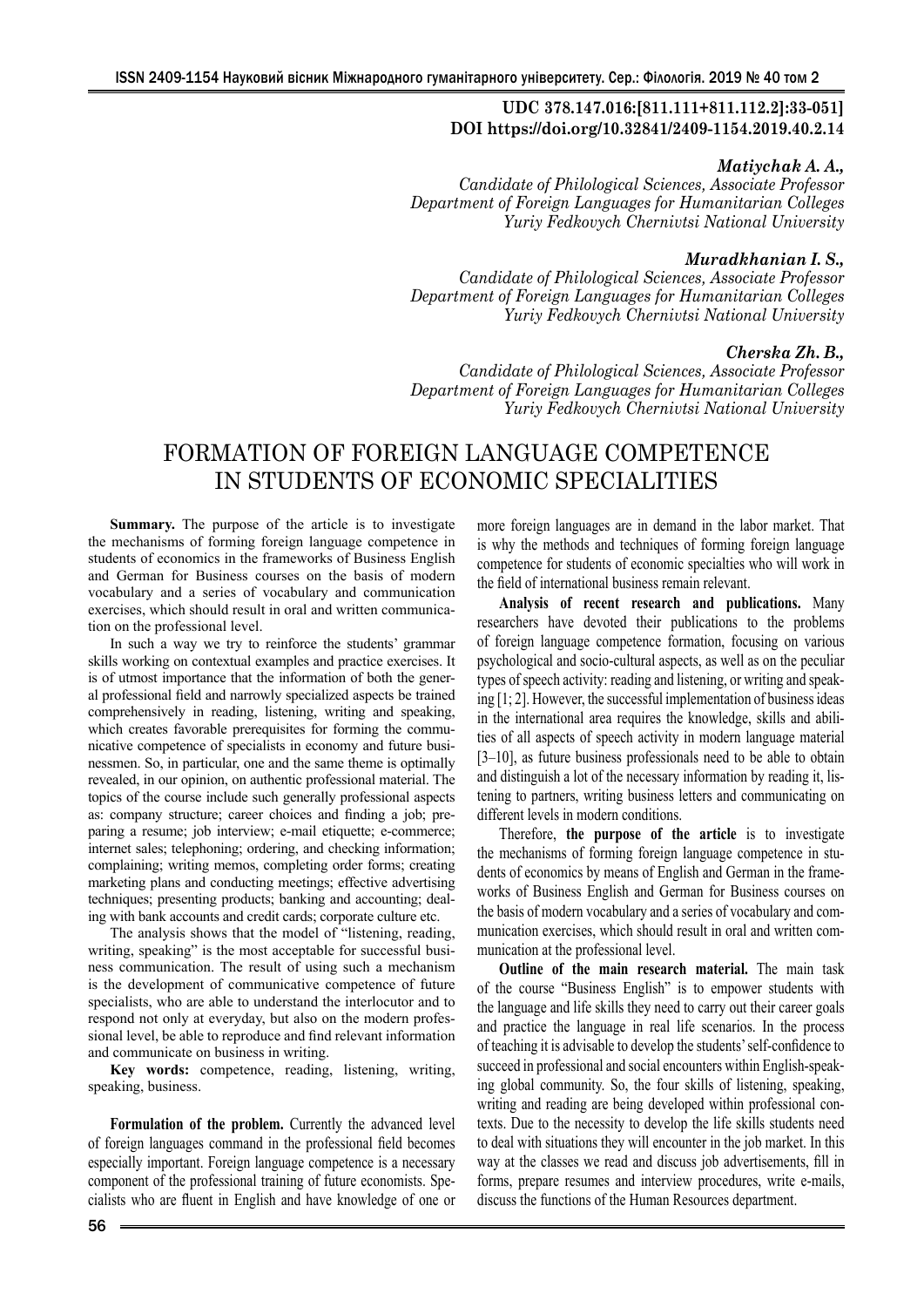Informative reading of texts gives an overview of a particular topic. Each includes a lot of comprehension and vocabulary exercises and discussion activities. E.g.: we read the text about company structure [7, p. 21–25]. Before reading about traditional company organization we check students' understanding of some basic terms by matching up the words and definitions. After reading basic information, students answer comprehension questions. Then they are asked to perform vocabulary exercises – matching up the verbs and nouns to make collocations, discussing the goals of the finance, marketing and production departments; classifying business strategies according to which the department would probably favour them.

Working on the subject of career choices and finding a job [10, p. 8–11; 7, p. 30–33] we ask students to share information about people they know who are looking for a job and who have just found work. After reading the list of ideas in the books – job advertisements, skills and qualifications needed for each job, we encourage students to share their ideas with the rest of the class. Our students are offered to talk about their specific interest in business. They identify strengths and weaknesses in the area of business. Then we ask the students to read the job ads again and underline the skills and qualifications that are needed for each job. We organize students into pairs and offer them to compare jobs advertised in the ads mentioning advantages that some of the jobs have. At the next lesson our students look closely at how to prepare a good resume and what it should include [7, p. 34–36]. Students listen to and read the resumes of several applicants for a job, evaluate the strengths and weaknesses of each candidate. We discuss the importance of planning and preparing a resume carefully. Students listen to the monologue of a human resources manager, giving some advice about preparing a resume. Then students are encouraged to draft their own resumes and read them suggesting corrections and additions. One of the classes is devoted to another important step in the job-hunting process – the cover letter that accompanies an application for a job, considering the important matter of formal and informal language [10, p. 72–75]. Students listen to the speaker giving some advice on e-mail etiquette language [8, p. 23–27], comment on what they heard and draft their own e-mails, reading them later aloud.

Preparing the students of economics to the process of sales we describe the characteristics of a good salesperson, analyze different sales situations, relations with the customers. We teach students to deal with customer complaints [8, p. 32–35], prepare sales presentation [8, p. 111–114], analyze internet sales.

We encourage students to look at specific sales situations, in particular, placing an order for some goods over the phone. Students listen to conversations to complete order forms, consider the dialogues taking place between people involved in sales and their regular customers. After listening audio, students complete the notes with the correct information, focusing on the passive voice which is often used in transactions, such as ordering, delivering, checking information and complaining. E.g.: When making a complaint, students are proposed to keep the following points in mind:

– Make sure you are speaking to the person who is in a position to help you. Ask questions to check who exactly you are talking to and take notes.

– Stay as unemotional as possible. Blaming the person you are calling will not help. Separate the problem from the person. Be firm, but polite.

– State the problem clearly and calmly. Include as much relevant detail as possible, including names, times, places, previous contacts, and so on.

– State exactly what you want the person you are calling to do.

– Check when you can expect results/feedback from the person you are speaking to [10, p. 28]. It is advisable to divide the class into teams; so that one team is making complaints, another is dealing with complaints; e.g.:

– Let the caller express their complaint. Don't interrupt, but try to get all the details. Take notes.

– Once they have finished complaining, summarize the complaint; clarify any unclear details and show empathy.

– Apologize. Do not try to make excuses but provide an explanation if the customer requests one.

– State what you are going to do to resolve the situation.

– Tell the customer when they can expect results / feedback.

– Stay calm with the customer at all times. Separate the problem from the person [10, p. 32]. Then it is useful to do a series of vocabulary exercises, such as: Match the two halves of the sentences and put the sentences in the correct category:

1. To show regret / empathy; 2. To find out what the problem is; 3. To apologize; 4. To propose a solution/to promise action.

| 1. Could you bear with me        | A  gets done by the end of the week for           |
|----------------------------------|---------------------------------------------------|
| 2. I'm terribly sorry for the    | 10 minutes                                        |
|                                  | $B \dots$ for our part in this.                   |
| 3. I can imagine                 | $C \ldots$ problems that you're experiencing.     |
| 4. I propose that                | D  have been dreadful.                            |
| 5. I'll make sure that it        | $E$ we offer you some sort of compensation        |
| 6. That must                     | F  exactly what happened?                         |
| 7. Could you tell me wrong here? | $G \ldots$ while I get to the bottom of what went |
| 8. I do apologize                | H  that was terrible.                             |

Also students listen to the sentences, noting how the key words are stressed to make the speaker's meaning and intention clear.

- 1. I'm terribly sorry for the problems that you're experiencing.
- 2. I propose that we offer you some sort o f compensation.
- 3. I'll make sure that it gets done by the end o f the week.
- *4. I do apologize for our part in this.* [10, р. 34].

During the next step they practice writing memos, completing order forms. Then, we organize students in pairs to create and roleplay situations based on real life cases of customer dissatisfaction, presenting their role plays for the rest of the class. During the lesson our students listen to the audio – some advice and warnings about online shopping taking brief notes, then discuss growth of e-commerce, the commercial potential of the worldwide web sharing their experiences, options related to the world of online commerce. In small groups students present the steps for setting up online store participating and commenting on the topic. One of the most important steps in our course is to teach students to present products, brands [10, p. 52–55], create marketing plans and conduct meetings [10, p. 36–39].

At the classes devoted to marketing the product we motivate the students to consider the techniques that advertisers use to make their advertising effective [7, p. 69–72]. We listen to the material focusing on various types of advertising. We explain some of the abbreviations used in the ads, ask students to say where they might expect to find ads in this format (magazines, newspapers, leaflets) and discuss how the advertisers of these products would advertise in other media: TV, billboards, on the Internet. In pairs students discuss current advertisements that have caught their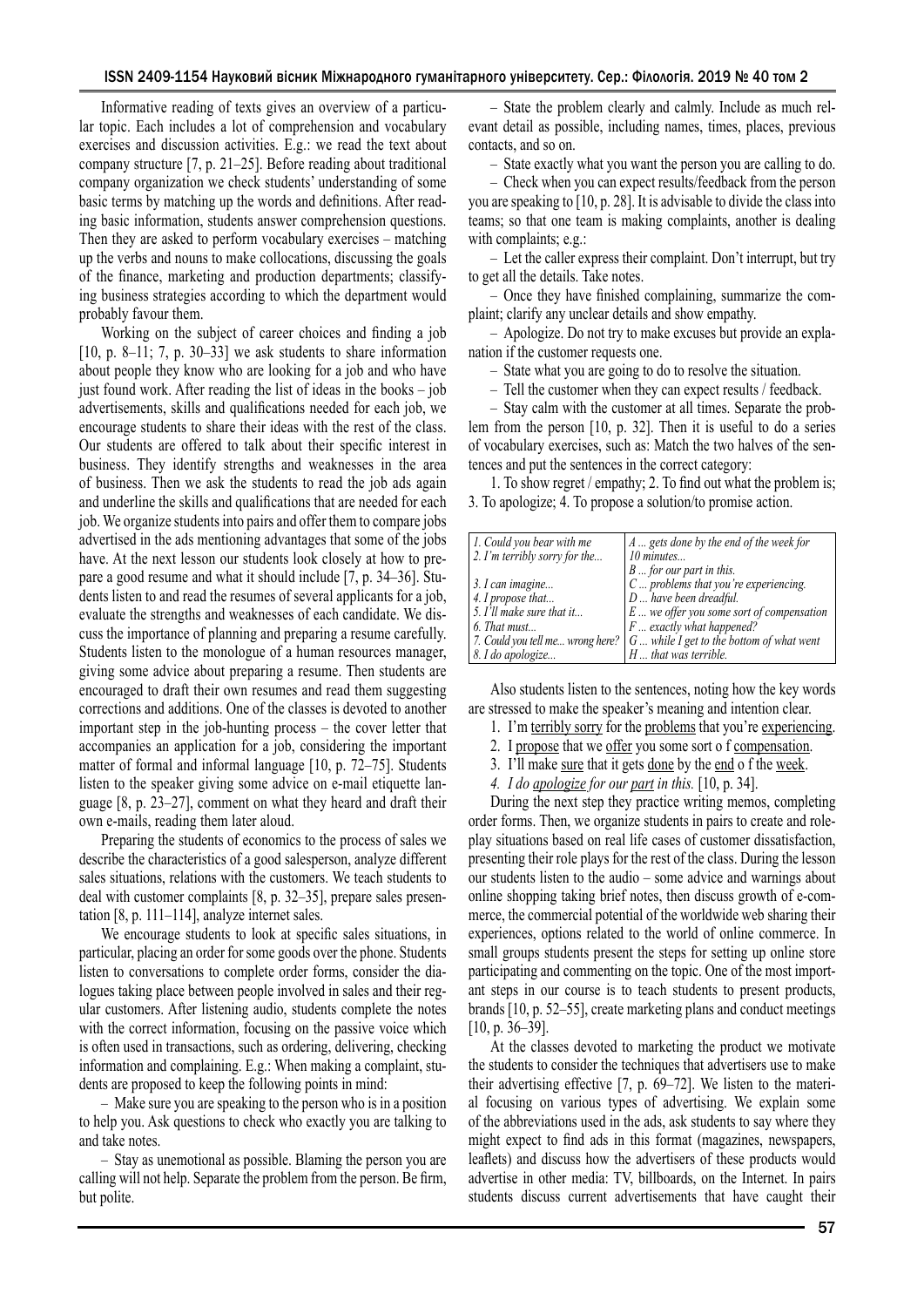attention recently and explain what they like and dislike about them. Students try to include some ads for products made by companies well-known for their logo or trademark, then clarify definitions of such terms as: brand, trademark, logo; listen to the dialogue on the subject of brands and branding, then mark the statements that are true according to what they heard. We draw students' attention to compound adjectives like cost-cutting, customer-friendly, mouth-watering, long-lasting used in the world of advertising and ask them to find more examples and read them aloud. At the lessons we try to teach our students how to chair a meeting. Firstly they study key vocabulary of meetings, then listen to audio material concerning different meetings: receiving information from managers, giving progress reports to managers or to a team, discussing day-to-day departmental matters, making decisions at the meetings with other managers.

We inspire students to talk about their experience of other types of meetings (e.g. student meetings or discussion groups). We mention cultural differences among people from different parts of the world [7, p. 26–29]. Then we divide the learners into groups to represent the role-play of the meeting discussing conflicting ideas, provoking discussions, giving the chair (role A) an opportunity to use controlling language. We ask students what phrases they know to show that they completely agree or disagree with someone – giving strong, neutral or weak opinions. We divide the class into pairs – learners take turns to give their opinions agreeing or disagreeing with their partners. One of the students represents the role of the Chief Executive chairing the meeting. He explains the meeting's objective, decides who can speak and when, summarizes other students' arguments, decides when the meeting should come to the end what decision should be reached. Our students discuss financial issues: investment options including online finance, opening a bank account, managing business expenses, describing economic issues that affect business, etc.

Teaching how to deal with financial matters, we firstly discuss students' expenses; students brainstorm and exchange their ideas. Then they perform a series of activities in which students listen to and discuss information about expected expenditures, comparing their expenditures while they attend university or live at home, speak about the income they expect to have for the coming year or save from summer job. We organize students into pairs and spur them on discussing real figures of their budgets, considering the importance of balancing income and expenditures. We focus on vocabulary dealing with bank accounts, credit cards [7, p. 73–74]. We discuss recent news items related to individual banks or to the banking system of different countries [7, p. 73–76; 8, p. 18–22; 9, p. 80–89]. Our students listen to the examples of the different banking services advertising from TV commercials, magazine and newspaper ads. We open up the discussion for the whole group, inviting students to share information about special student deals or efforts that banks advertised. The students are encouraged to discuss the subject of credit cards, sharing their experiences and impressions. Writing activities of the lesson include filling in the application for a credit card, memorizing definitions of the terms: collateral, withdraw, charges, balance and using them in the sentences. Then students draft the letters to the bank concerning the problem with credit card debit, requesting a grant to cover the cost of their studying, describing their long-range plans.

At the classes we analyze cultural differences in business deals, describe a variety of corporate cultures, and discuss global issues that affect the business world. Some classes are devoted to cultural issues when we read the information, discuss and evaluate the experience of a person adapting to differences in a foreign country. Students listen to five people talking about their impressions working in another culture, then, take notes about the things that they found different or unusual in the business culture of the other country. Students speculate about foreign companies, banks, business operating in our country; foreign workers employed with these companies; foreign students currently taking courses at our universities. We encourage students to work in pairs and then open up the discussion for the whole group.

As to writing activities we ask students to write a personal letter to a friend describing their imaginary experience while adapting to life and work in another country with different culture.

While dealing with the culture of a particular company students discuss the meaning of some key terms that they will use later at the lesson (*inherit, insist, interfere, encourage, outsider, novel, challenging*), listen and read material for discussion, speak about corporate culture. They listen to the audio – three people talking about the organizational culture of different companies they work for. Students are asked to make notes and match each employee with the most appropriate term from the box. E.g.: *Student 1: top controlled = authoritarian;*

*Student 2: assessing reaction of candidates = innovative; Student 3: open-plan = open and inclusive.*

Then we organize students to share anything they know about native companies – large and small, the types of organizational culture that each company exemplifies. After that students are asked to present role plays: manager delegates a task to an employee interacting with the staff working beneath him. Then our students read short biographies of entrepreneurs who have founded global enterprises, completing comprehension tasks and vocabulary exercises.

In such a way we try to reinforce the students' grammar skills working on contextual examples and practice exercises.

As well as Business English, The course "German for Business" (Deutsch für Business) is an important aspect in the formation of foreign language competence of students of economic specialties in the University curricula. In order to be successful in the future, students should be aware of the particularities of their professional field, as well as be able to communicate with foreign partners. The topics of the German-language information base for economists include such generally professional aspects as "Choice of a profession", "Submission of resume", "Job interview", "Work place and working hours", "Employment contract", "Workplace safety", "Salary" [3; 4], as well as information on highly specialized areas: "Enterprise. Types of Enterprises", "Exhibition-Fair", "Offer", "Negotiations" [5], etc.

It is of utmost importance that the information of both the general professional field and narrowly specialized aspects be trained comprehensively in reading, listening, writing and speaking, which creates favorable prerequisites for forming the communicative competence of specialists in economy and future businessmen. So, in particular, one and the same theme is optimally revealed, in our opinion, on authentic professional material through a series of exercises. As practice shows, listening-based exercises have become an effective learning algorithm of Practical German that begins with listening as a warm-up activity and familiarization with the topic such as "Submission of resume". E.g.: *Hören Sie das Gespräch und ergänzen Sie die Sätze:*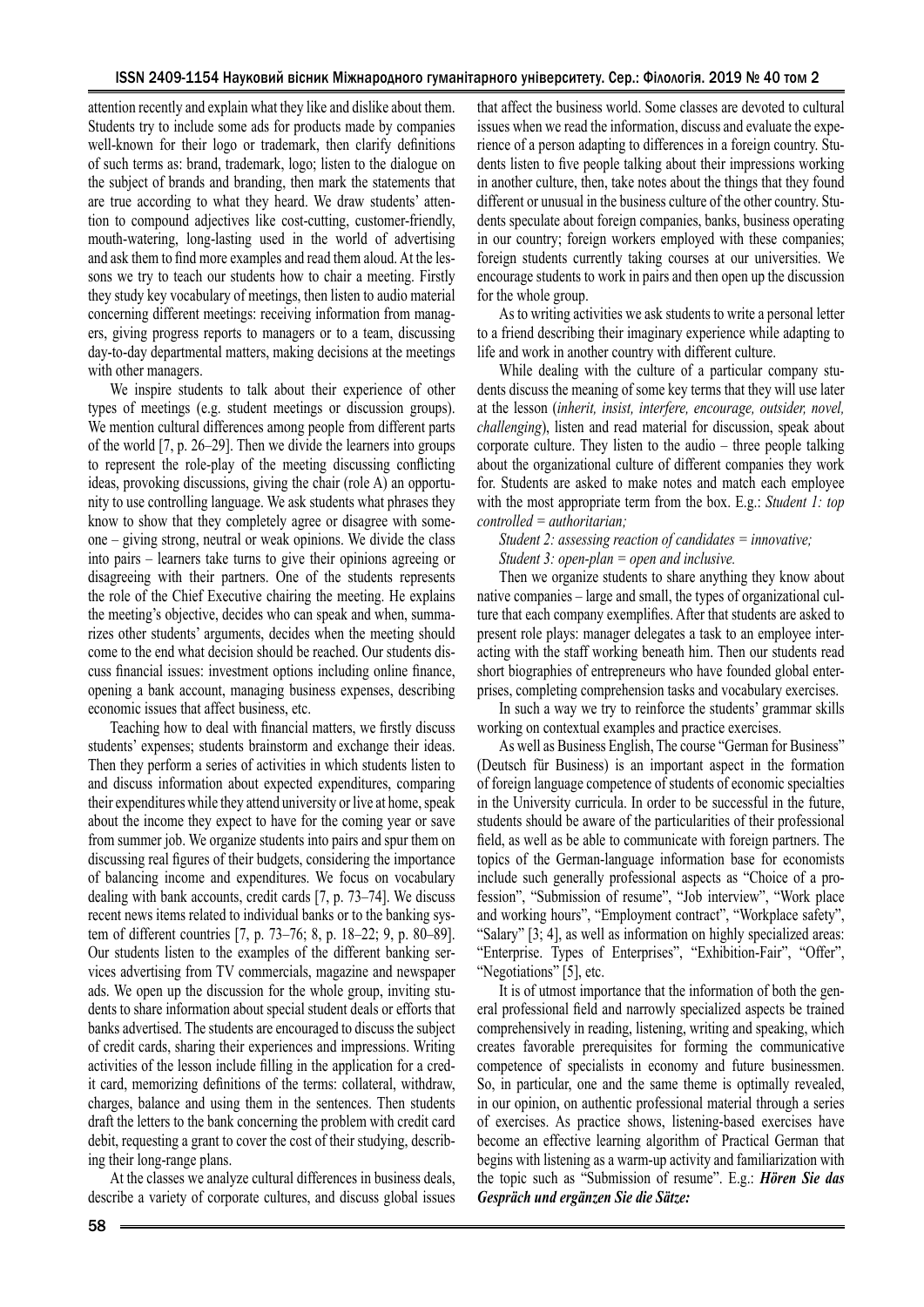| Herr Bratischko hat die Stellenanzeige am | m                      |
|-------------------------------------------|------------------------|
| der Zeitung gefunden.                     |                        |
| Er möchte sich als                        | <i>hewerhen.</i>       |
| Er möchte wissen, welche                  | das Autohaus benötigt. |

*Für die Bewerbungsunterlagen braucht er ein Bewerbungsschreiben, einen Lebenslauf, Zeugnisse und eine Kopie von seinem \_\_\_\_\_\_\_\_\_\_\_\_ .*

*Die Bewerbung soll er an \_\_\_\_\_\_\_\_\_\_\_\_\_ senden* [3, p. 50].

The next stage is reading with exercises to train new vocabulary and understanding of the text on a professional topic: *Was passt? Ordnen Sie zu?*

| der Hersteller 1.      | A. die Zeit, die man in einem Beruf arbeitet     |
|------------------------|--------------------------------------------------|
| das Profil 2.          | B. Kontrolle und Pflege der Technik              |
| die Berufserfahrung 3. | C. hier: eine Firma, die etwas produziert        |
| die Instandhaltung 4.  | D. Qualifikationen und Kompetenzen einer Person  |
| die Auffassungsgabe 5. | E. alle Aufgaben, die zu einer Stelle gehören    |
| das Aufgabengebiet 6.  | F. die Fähigkeit, etwas zu verstehen [3, p. 59]. |

To consolidate the studied material, vocabulary generalization exercises are effective as a means of systemizing concepts.

Arbeit und Beruf. *Ordnen Sie die Oberbegriffe zu: die Karriere, die Ausbildung, die Arbeitszeit, der Arbeitsvertrag, das Unternehmen, die Arbeitssuche*

1) die Ausbildung: die Lehre – das Studium – das Praktikum

- *2) \_\_\_\_\_\_\_\_\_\_\_: der Lebenslauf das Bewerbungsschreiben Vorstellungsgespräch*
	- *3) \_\_\_\_\_\_\_\_\_\_\_\_: die Abteilung der Chef die Fachleute*

*4) \_\_\_\_\_\_\_\_\_\_\_\_: das Gehalt – die Arbeitszeit – die Tätigkeit*

*5) \_\_\_\_\_\_\_\_\_\_\_\_: die Vollzeitstelle – die Teilzeitstelle – der Nebenjob*

*6) \_\_\_\_\_\_\_\_\_\_\_\_: die Weiterbildung – die Beförderung – die Berufserfahrung* [6, p. 20].

Submitting employment information (CVs) involves preparation in the form of vocabulary exercises for writing resume and biography in German. These exercises include the training of grammatical constructions by forming sentences, filling in the missing lexical units, arranging the parts of the resume in the correct order, writing a biography and a resume on the submitted sample.

E.g.: *Ergänzen Sie die fehlenden Wörter in den Einleitungssätzen: ausgeschriebene, gelesen, suchen, stelle, bewerbe*

*1) Ich stelle mir vor als …*

- *2) Sie \_\_\_\_\_\_\_\_\_\_\_\_\_\_\_ eine / n …*
- *3) Die von Ihnen \_\_\_\_\_\_\_\_\_\_\_ Position als …*
- *4) Mit großem Interesse habe ich Ihre Anzeige \_\_\_\_\_\_\_\_\_\_\_\_*

*und \_\_\_\_\_\_\_\_\_\_\_ mich um …* [4, p. 41].

*Ordnen Sie die Wörter und schreiben Sie Schlusssätze: auf, Bewerbung, ein, freie, geweckt, hat, ich, Ihr, Interesse, meine, mich, Vorstellungsgespräch, wenn.*

*Wenn meine Bewerbung Ihr Interesse geweckt hat, freue ich mich auf ein Vorstellungsgespräch…* [4, p. 41].

With regard to speaking on the subject, a significant result is demonstrated by the preparatory exercises in the question-answer model on biographical data, professional skills and personal interests of the applicant for the vacancy.

This model can be refined by making dialogues based on the principle of interlocutors: "job applicant – friend" or "applicant – family member" (questions and answers from the first-person singular – ich-Form and the second-person singular – du-Form), the "applicant-employer" (dialogue in the form of polite request – Sie-Form), "Head of HR department – Chief Executive" (questions and answers regarding the candidate for a third-person singular position er-Form to characterize a man and sie-Form to describe the qualities of a woman as a job applicant). The final step in developing the speaking skills should be the presentation of the applicant for the job in the form of a presentation monologue (first-person singular / ich-Form) and presentation of the head of personnel to the boss (third-person singular er / sie-Form).

**Conclusions.** As the analysis shows that among the mechanisms of foreign language competence formation in students of economic specialties by means of English and German, the model of "listening, reading, writing, speaking" is the most acceptable for successful business communication in the international area. The implementation of this model is based on a series of vocabulary and communication exercises. The result of using such a mechanism is the development of communicative competence of future specialists, who are able to understand the interlocutor and to respond not only at everyday, but also at the modern professional level, able to reproduce and find relevant information and conduct business communication in writing.

In the future, it is expedient, in our opinion, to investigate the impact of modern video materials on the formation of foreign-language competence of students-economists within the specified subject area of business.

#### *References:*

- 1. Методика навчання іноземних мов і культур: теорія і практика : підручник / O. Бігич, Н. Бориско, Г. Борецька та ін. ; за заг. ред. С. Ніколаєвої. Київ : Ленвіт, 2013. 590 с.
- 2. Тарнопольський О.Б. Методика навчання іншомовної мовленнєвої діяльності у вищому мовному закладі освіти. Київ : Фірма «Інкос», 2006. 248 с.
- 3. Becker J. Merkelbach M. Pluspunkte Beruf Deutsch am Arbeitsplatz. A2+/ B1. Berlin : Cornelsen, 2014. 248 S.
- 4. Gerhard C. Menschen im Beruf. Bewerbungstraining. Deutsch als Fremdsprache. A2+/ B1. München : Huber Verlag, 2017. 80 S.
- 5. Eismann V. Wirtschafts-Kommunikation Deutsch. Berlin, München, Wien, Zürich, New York : Langenscheidt, 2000. 185 S.
- 6. Lütke M., Moritz U., Rodi M. Aspekte neu. Mittelstufe Deutsch. Intensivtrainer B2. Stuttgart : Ernst Klett Sprachen, 2017. 96 S.
- 7. Mackenzie I. English for Business Studies. A course for Business Studies and Economics students. Cambridge University Press, 2010. 191 p.
- 8. Mackenzie I. English for the Financial Sector. Cambridge University Press, 2008. 155 p.
- 9. Pratten J. Absolute Financial English: English for Finance and Accounting. Cengage Learning. Surrey, England : Delta Publishing, 2009. 136 p.
- 10. Schofield J., Osborn A. Collins English for Business. SPEAKING. London : HarperCollins Publishers, 2011, 129 p.

#### **Матійчак А., Мурадханян І., Черська Ж. Формування іншомовної компетентності у студентів економічних спеціальностей**

**Анотація.** У статті проаналізовані механізми формування іншомовної компетентності у студентів-економістів засобами англійської та німецької мов у рамках курсів «Англійська у бізнес-сфері» (Business English) і «Німецька мова для сфери бізнесу» (Deutsch für Business) на основі сучасної лексики та низки лексико-граматичних, комунікативних вправ, результатом яких має стати усне та писемне спілкування на професійному рівні.

Задля успішної професійної діяльності у майбутньому студенти мають бути обізнаними з особливостями